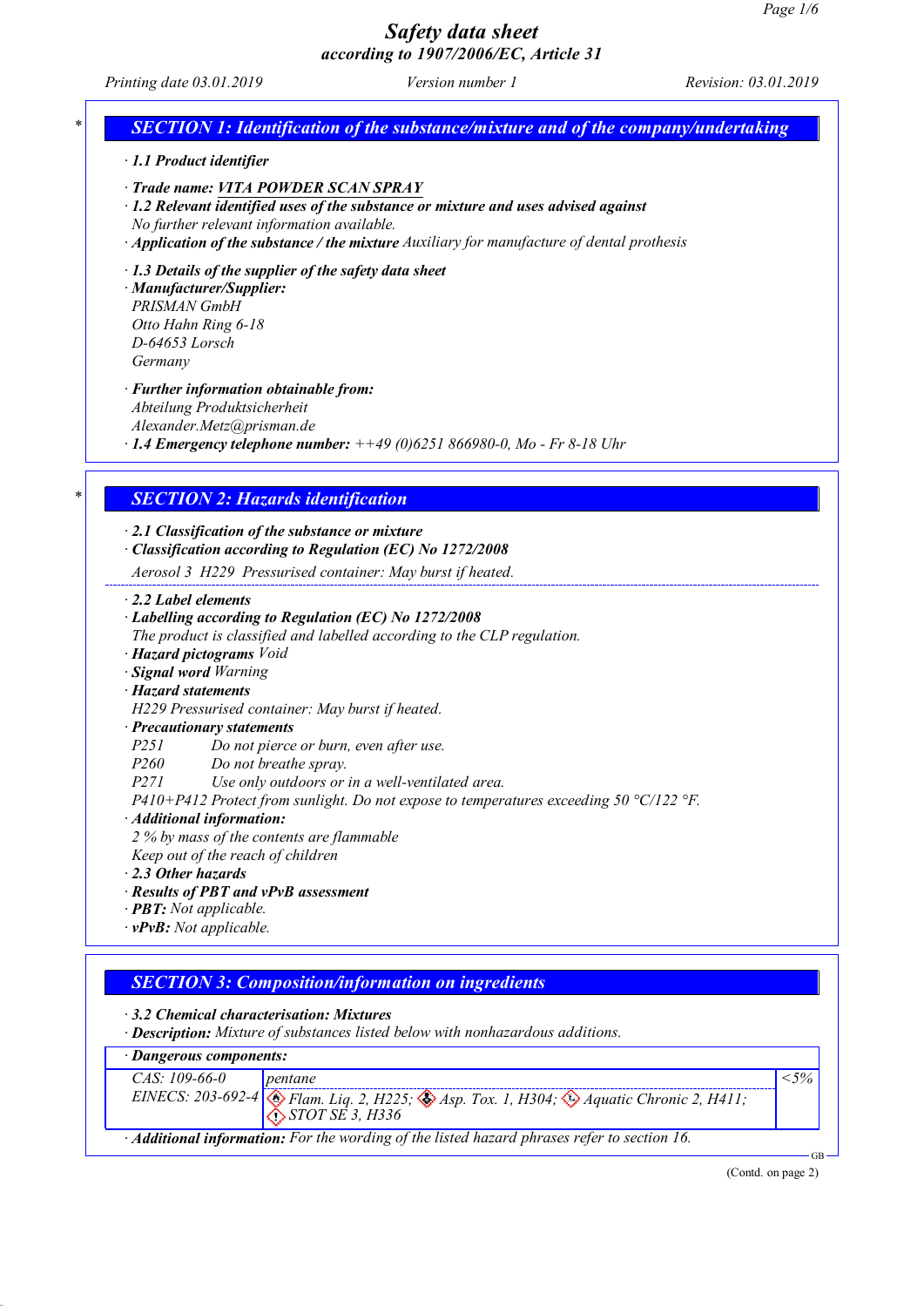*Printing date 03.01.2019 Version number 1 Revision: 03.01.2019*

### *Trade name: VITA POWDER SCAN SPRAY*

(Contd. of page 1)

### *SECTION 4: First aid measures*

- *· 4.1 Description of first aid measures*
- *· After inhalation: Supply fresh air; consult doctor in case of complaints.*
- *· After skin contact: Generally the product does not irritate the skin.*
- *· After eye contact: Rinse opened eye for several minutes under running water.*
- *· After swallowing: If symptoms persist consult doctor.*
- *· 4.2 Most important symptoms and effects, both acute and delayed No further relevant information available.*
- *· 4.3 Indication of any immediate medical attention and special treatment needed*

*No further relevant information available.*

- *\* SECTION 5: Firefighting measures*
- *· 5.1 Extinguishing media*
- *· Suitable extinguishing agents:*
- *CO2, powder or water spray. Fight larger fires with water spray or alcohol resistant foam.*
- *· 5.2 Special hazards arising from the substance or mixture Hydrogen fluoride (HF)*
- *· 5.3 Advice for firefighters*
- *· Protective equipment: Do not inhale explosion gases or combustion gases.*

### *\* SECTION 6: Accidental release measures*

- *· 6.1 Personal precautions, protective equipment and emergency procedures Wear protective equipment. Keep unprotected persons away.*
- *· 6.2 Environmental precautions: Inform respective authorities in case of seepage into water course or sewage system. Do not allow to enter sewers/ surface or ground water.*
- *· 6.3 Methods and material for containment and cleaning up: Absorb liquid components with liquid-binding material.*
- *· 6.4 Reference to other sections*
- *See Section 7 for information on safe handling.*
- *See Section 8 for information on personal protection equipment.*

*See Section 13 for disposal information.*

### *\* SECTION 7: Handling and storage*

- *· 7.1 Precautions for safe handling Keep away from heat and direct sunlight.*
- *· Information about fire - and explosion protection:*

*Pressurised container: protect from sunlight and do not expose to temperatures exceeding 50°C, i.e. electric lights. Do not pierce or burn, even after use.*

*Do not spray onto a naked flame or any incandescent material.*

- *· 7.2 Conditions for safe storage, including any incompatibilities*
- *· Storage:*
- *· Requirements to be met by storerooms and receptacles:*
- *Observe official regulations on storing packagings with pressurised containers.*
- *· Information about storage in one common storage facility: Not required.*
- *· Further information about storage conditions: None.*
- *· 7.3 Specific end use(s) No further relevant information available.*

(Contd. on page 3)

GB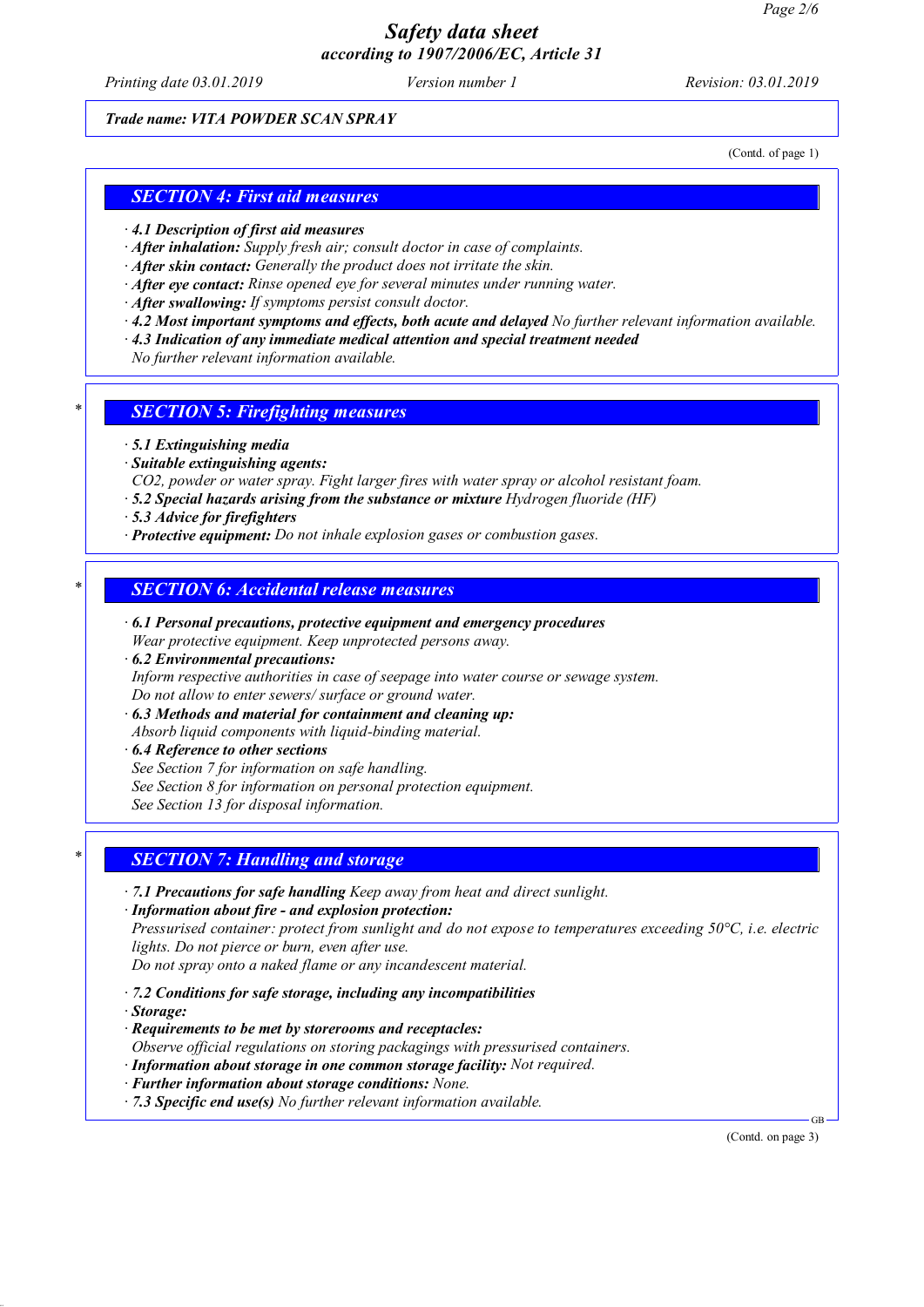*Printing date 03.01.2019 Version number 1 Revision: 03.01.2019*

### *Trade name: VITA POWDER SCAN SPRAY*

(Contd. of page 2)

GB

### *\* SECTION 8: Exposure controls/personal protection*

*· Additional information about design of technical facilities: No further data; see item 7.*

#### *· 8.1 Control parameters*

*· Ingredients with limit values that require monitoring at the workplace:*

### *109-66-0 pentane*

*WEL Long-term value: 1800 mg/m³, 600 ppm*

*64-17-5 ethanol*

*WEL Long-term value: 1920 mg/m³, 1000 ppm*

*· Additional information: The lists valid during the making were used as basis.*

- *· 8.2 Exposure controls*
- *· Personal protective equipment:*
- *· General protective and hygienic measures: Wash hands before breaks and at the end of work.*
- *· Respiratory protection: Not necessary if room is well-ventilated.*
- *· Protection of hands:*

*The glove material has to be impermeable and resistant to the product/ the substance/ the preparation. Selection of the glove material on consideration of the penetration times, rates of diffusion and the degradation*

*· Material of gloves*

The selection of the suitable gloves does not only depend on the material, but also on further marks of quality *and varies from manufacturer to manufacturer. As the product is a preparation of several substances, the* resistance of the glove material can not be calculated in advance and has therefore to be checked prior to the *application.*

*· Penetration time of glove material*

The exact break through time has to be found out by the manufacturer of the protective gloves and has to be *observed.*

- *· As protection from splashes gloves made of the following materials are suitable:*
- *Butyl rubber, BR*

*Nitrile rubber, NBR*

*· Eye protection: Not required.*

| .9.1 Information on basic physical and chemical properties<br>· General Information |                                               |  |
|-------------------------------------------------------------------------------------|-----------------------------------------------|--|
| $\cdot$ Appearance:<br>Form:                                                        | Aerosol                                       |  |
| Colour:                                                                             | <i>According to product specification</i>     |  |
| · Odour:                                                                            | Characteristic                                |  |
| $\cdot$ Change in condition                                                         |                                               |  |
| Melting point/freezing point:                                                       | Undetermined.                                 |  |
| Initial boiling point and boiling range: Not applicable, as aerosol.                |                                               |  |
| · Flash point:                                                                      | Not applicable, as aerosol.                   |  |
| · Flammability (solid, gas):                                                        | Product is not flammable.                     |  |
| $\cdot$ Auto-ignition temperature:                                                  | Product is not selfigniting.                  |  |
| · Explosive properties:                                                             | Product does not present an explosion hazard. |  |
| · Vapour pressure:                                                                  | Not determined.                               |  |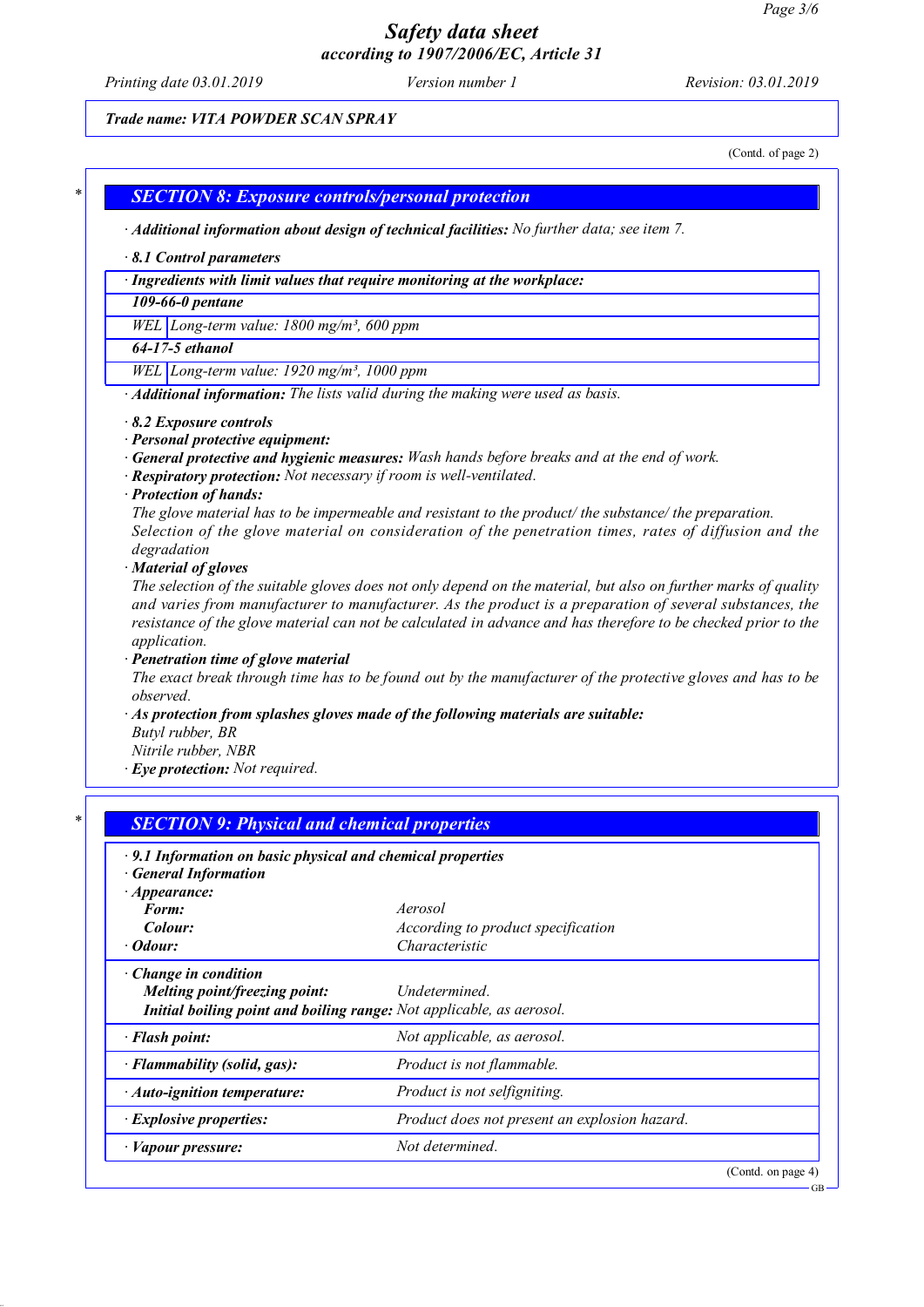*Printing date 03.01.2019 Version number 1 Revision: 03.01.2019*

### *Trade name: VITA POWDER SCAN SPRAY*

|                                                             |                                                          | (Contd. of page 3) |
|-------------------------------------------------------------|----------------------------------------------------------|--------------------|
| $\cdot$ Density:                                            | Not determined.                                          |                    |
| $\cdot$ Solubility in / Miscibility with<br>water:          | Not miscible or difficult to mix.                        |                    |
| $\cdot$ <i>Viscosity</i> :<br><b>Dynamic:</b><br>Kinematic: | Not determined.<br>Not determined.                       |                    |
| · Solvent content:                                          |                                                          |                    |
| Solids content:<br>$\cdot$ 9.2 Other information            | $< 5\% \%$<br>No further relevant information available. |                    |

# *SECTION 10: Stability and reactivity*

- *· 10.1 Reactivity No further relevant information available.*
- *· 10.2 Chemical stability*
- *· Thermal decomposition / conditions to be avoided: No decomposition if used according to specifications.*
- *· 10.3 Possibility of hazardous reactions No dangerous reactions known.*
- *· 10.4 Conditions to avoid No further relevant information available.*
- *· 10.5 Incompatible materials: No further relevant information available.*
- *· 10.6 Hazardous decomposition products: No dangerous decomposition products known.*

### *SECTION 11: Toxicological information*

*· 11.1 Information on toxicological effects*

- *· Acute toxicity Based on available data, the classification criteria are not met.*
- *· Primary irritant effect:*
- *· Skin corrosion/irritation Based on available data, the classification criteria are not met.*
- *· Serious eye damage/irritation Based on available data, the classification criteria are not met.*
- *· Respiratory or skin sensitisation Based on available data, the classification criteria are not met.*
- *· Subacute to chronic toxicity: None*
- *· Sensitisation Based on available data, the classification criteria are not met.*
- *· CMR effects (carcinogenity, mutagenicity and toxicity for reproduction)*
- *· Germ cell mutagenicity Based on available data, the classification criteria are not met.*
- *· Carcinogenicity Based on available data, the classification criteria are not met.*
- *· Reproductive toxicity Based on available data, the classification criteria are not met.*
- *· STOT-single exposure Based on available data, the classification criteria are not met.*
- *· STOT-repeated exposure Based on available data, the classification criteria are not met.*
- *· Aspiration hazard Based on available data, the classification criteria are not met.*

## *\* SECTION 12: Ecological information*

- *· 12.1 Toxicity*
- *· Aquatic toxicity: No further relevant information available.*
- *· 12.2 Persistence and degradability No further relevant information available.*
- *· 12.3 Bioaccumulative potential No further relevant information available.*
- *· 12.4 Mobility in soil No further relevant information available.*
- *· Ecotoxical effects:*
- *· Remark: The product is highly volatile.*
- *· Additional ecological information:*

*· General notes: Water hazard class 1 (German Regulation) (Self-assessment): slightly hazardous for water*

(Contd. on page 5)

GB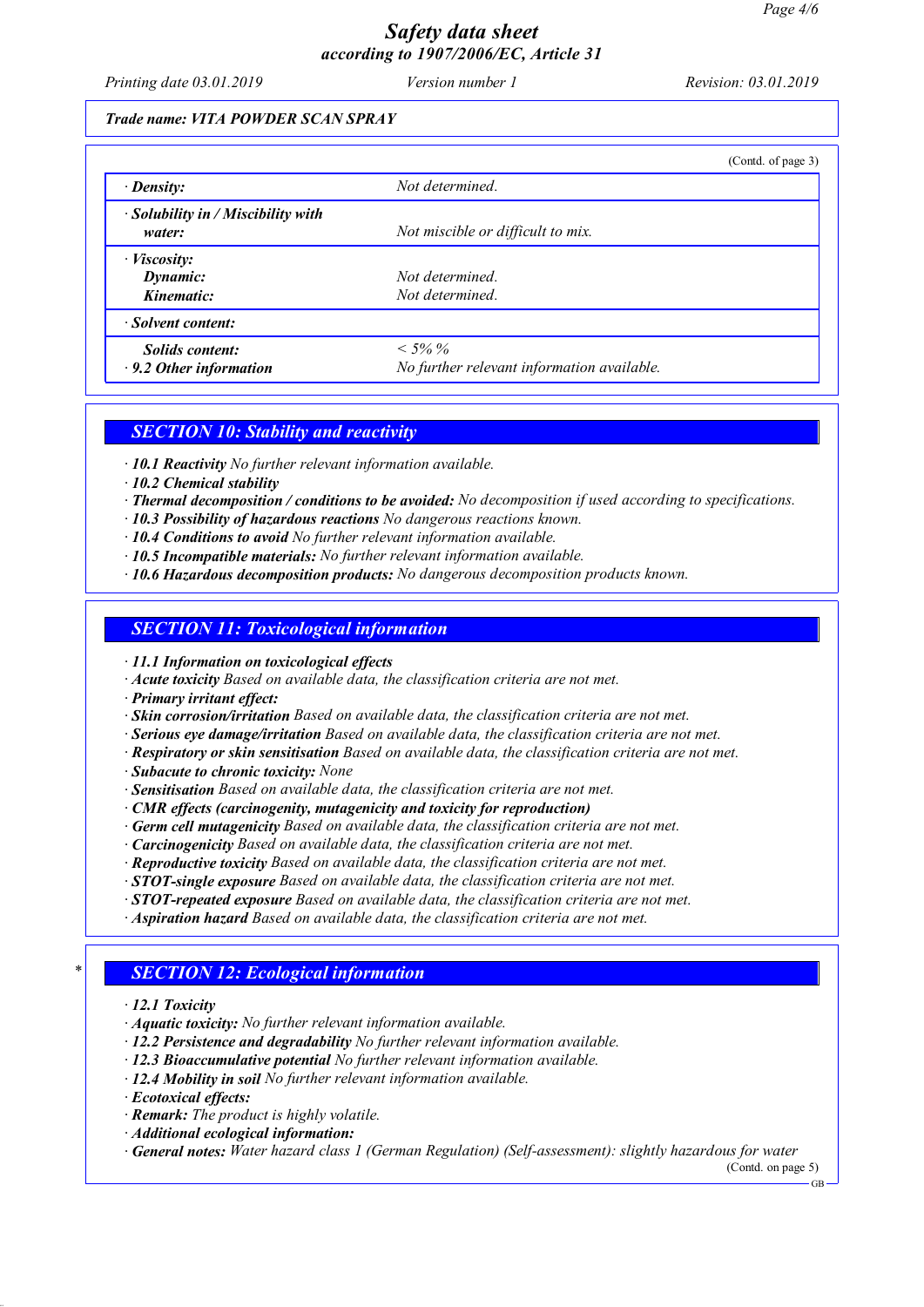*Printing date 03.01.2019 Version number 1 Revision: 03.01.2019*

*Trade name: VITA POWDER SCAN SPRAY*

#### *· 12.5 Results of PBT and vPvB assessment*

- *· PBT: Not applicable.*
- *· vPvB: Not applicable.*

*· 12.6 Other adverse effects No further relevant information available.*

# *SECTION 13: Disposal considerations*

*· 13.1 Waste treatment methods*

*· Recommendation*

*Must not be disposed together with household garbage. Do not allow product to reach sewage system.*

*· Uncleaned packaging:*

*· Recommendation: Disposal must be made according to official regulations.*

| $\cdot$ 14.1 UN-Number<br>ADR, IMDG, IATA                                                                                                                                    | UN1950                  |  |
|------------------------------------------------------------------------------------------------------------------------------------------------------------------------------|-------------------------|--|
| $\cdot$ 14.2 UN proper shipping name                                                                                                                                         |                         |  |
| $\cdot$ ADR                                                                                                                                                                  | 1950 AEROSOLS           |  |
| $\cdot$ IMDG                                                                                                                                                                 | <b>AEROSOLS</b>         |  |
| $\cdot$ IATA                                                                                                                                                                 | AEROSOLS, non-flammable |  |
| $\cdot$ 14.3 Transport hazard class(es)                                                                                                                                      |                         |  |
| $\cdot$ ADR                                                                                                                                                                  |                         |  |
|                                                                                                                                                                              |                         |  |
|                                                                                                                                                                              |                         |  |
|                                                                                                                                                                              |                         |  |
|                                                                                                                                                                              |                         |  |
| $\cdot$ Class                                                                                                                                                                | $2.2\,5A$               |  |
| $\cdot$ Label                                                                                                                                                                | 2.2                     |  |
|                                                                                                                                                                              |                         |  |
|                                                                                                                                                                              | 2.2                     |  |
|                                                                                                                                                                              | 2.2                     |  |
|                                                                                                                                                                              |                         |  |
|                                                                                                                                                                              |                         |  |
|                                                                                                                                                                              | N <sub>o</sub>          |  |
|                                                                                                                                                                              |                         |  |
| $\cdot$ Class<br>$\cdot$ Label<br>· 14.4 Packing group<br>$\cdot$ 14.5 Environmental hazards:<br>· Marine pollutant:<br>· 14.6 Special precautions for user<br>· EMS Number: | $F-D, S-U$              |  |
|                                                                                                                                                                              |                         |  |
| · 14.7 Transport in bulk according to Annex II of<br>Marpol and the IBC Code                                                                                                 | Not applicable.         |  |
| · Transport/Additional information:                                                                                                                                          |                         |  |
| $\cdot$ ADR                                                                                                                                                                  |                         |  |

(Contd. of page 4)